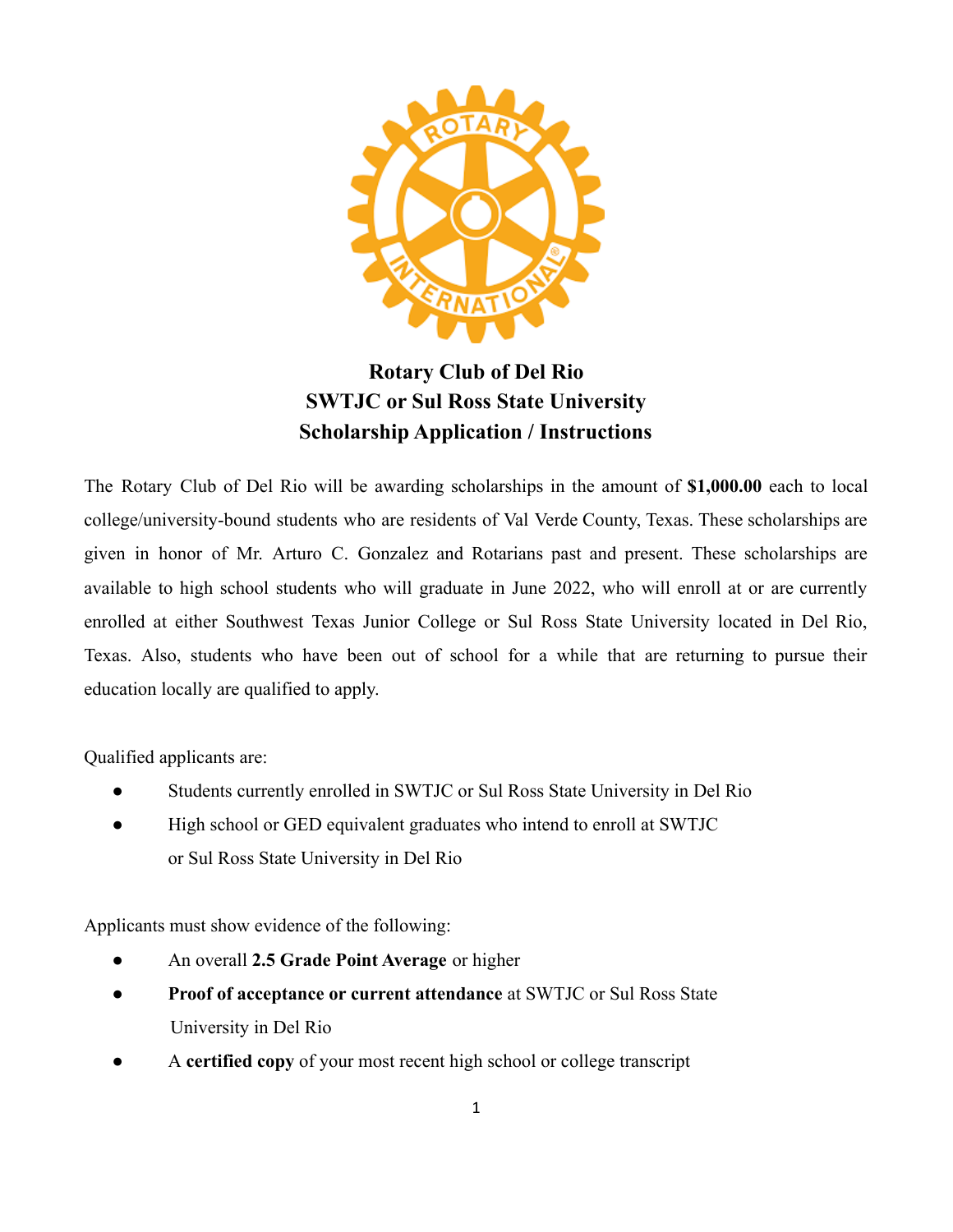Applicants will be judged on:

- Academic achievement
- Character
- Participation in extra-curricular school activities and community involvement
- Life experience if out of school for a while

The top candidates will be required to attend an **oral interview** before a panel of current Rotary Club members. All material submitted is confidential and will be retained by the Rotary Club of Del Rio. The decision by the Rotary Club Scholarship Committee is final.

# **SCHOLARSHIP IS PAYABLE UPON CONFIRMATION OF PROOF OF ENROLLMENT AT SWTJC OR SUL ROSS STATE UNIVERSITY IN THE CURRENT ACADEMIC YEAR**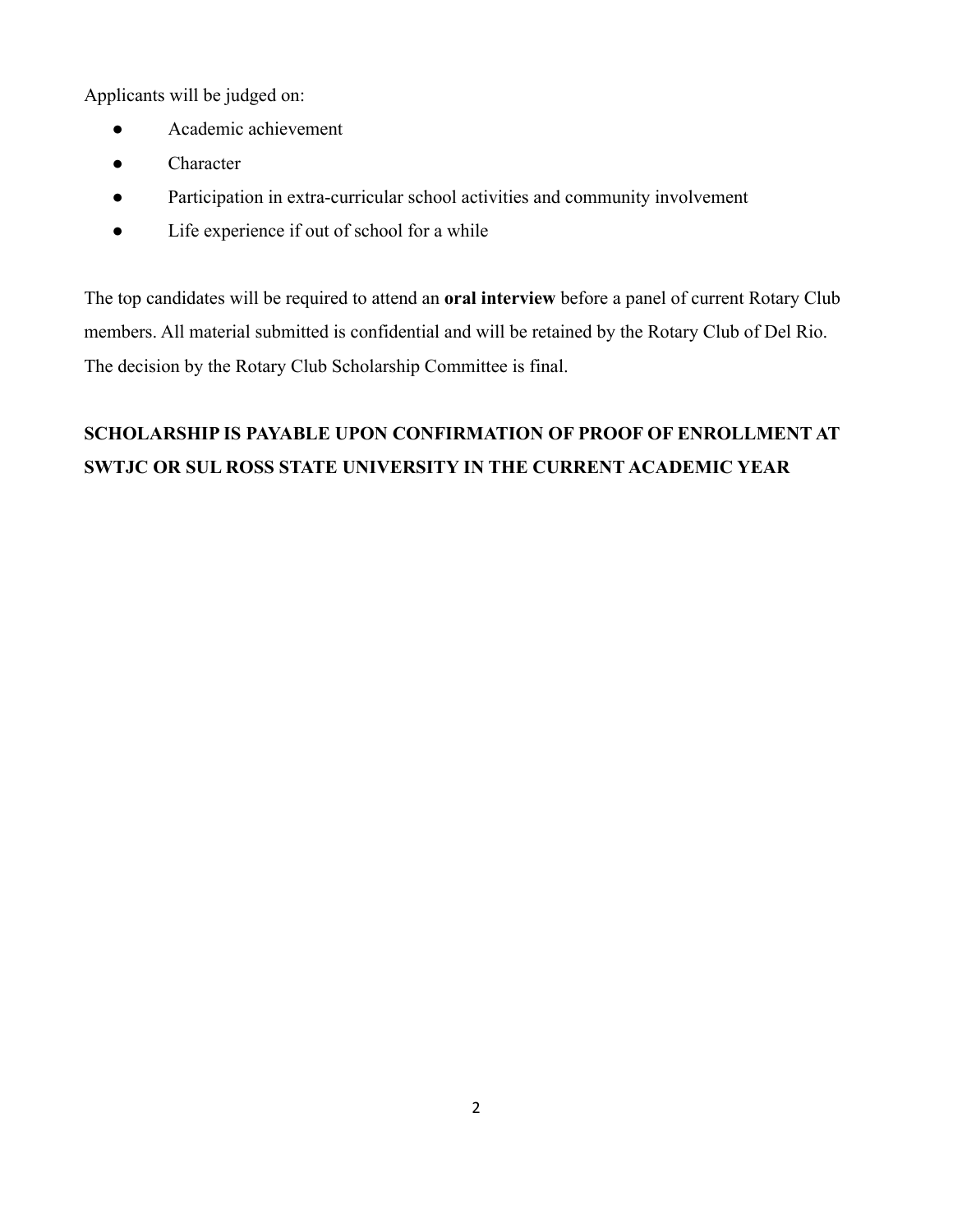All applications must be received by or postmarked on the day of **April 30, 2022** to be considered by the Scholarship Committee. All applications **must** include this application, current transcript, and proof of acceptance or attendance to SWTJC or Sul Ross State University in Del Rio. Incomplete applications will not be considered; no exceptions.

Completed application can be mailed to:

**Rotary Club of Del Rio Attn: Scholarship Committee P.O. Box 421817 Del Rio, TX 78842-1817**

(Applications may be accessed at [www.delriorotary.com](http://www.delriorotary.com) or obtained from your college counselor)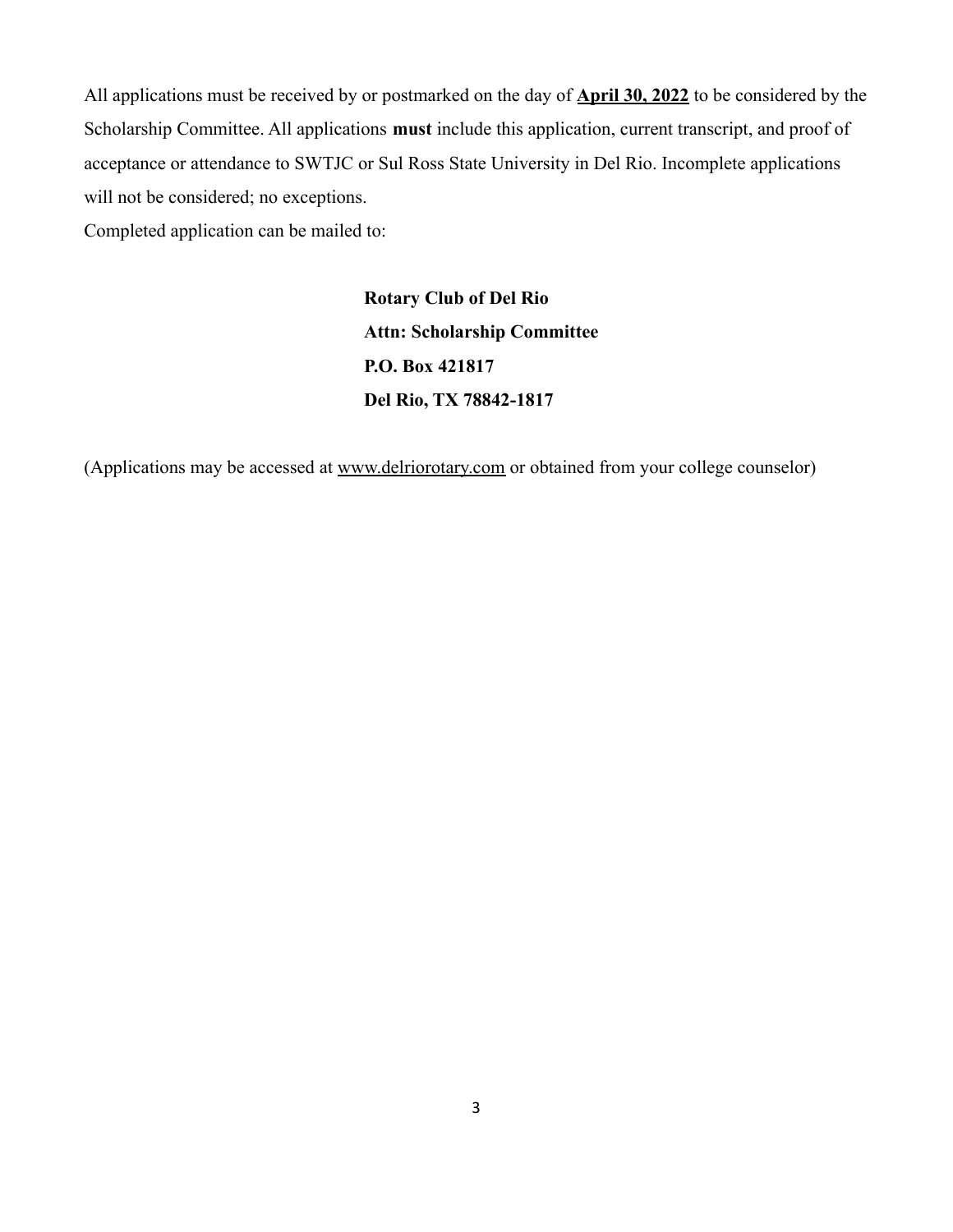#### **Personal Information**

#### **Applicant's name:**

| last | first | middle |
|------|-------|--------|
|      |       |        |

#### **Home address:**

| number and street | city | state                 | zip code |
|-------------------|------|-----------------------|----------|
|                   |      |                       |          |
| date of birth     |      | home telephone number |          |
|                   |      |                       |          |
| email address     |      | cell phone number     |          |
|                   |      |                       |          |

## **What college or university are you planning to attend, choose one**

## **SWTJC** SUL ROSS STATE UNIVERSITY

**Major field of study:**

**Desired career path upon completion:**

**"I certify that the information submitted in this application is correct to the best of my knowledge."**

| Applicant's signature | Date |
|-----------------------|------|
|                       |      |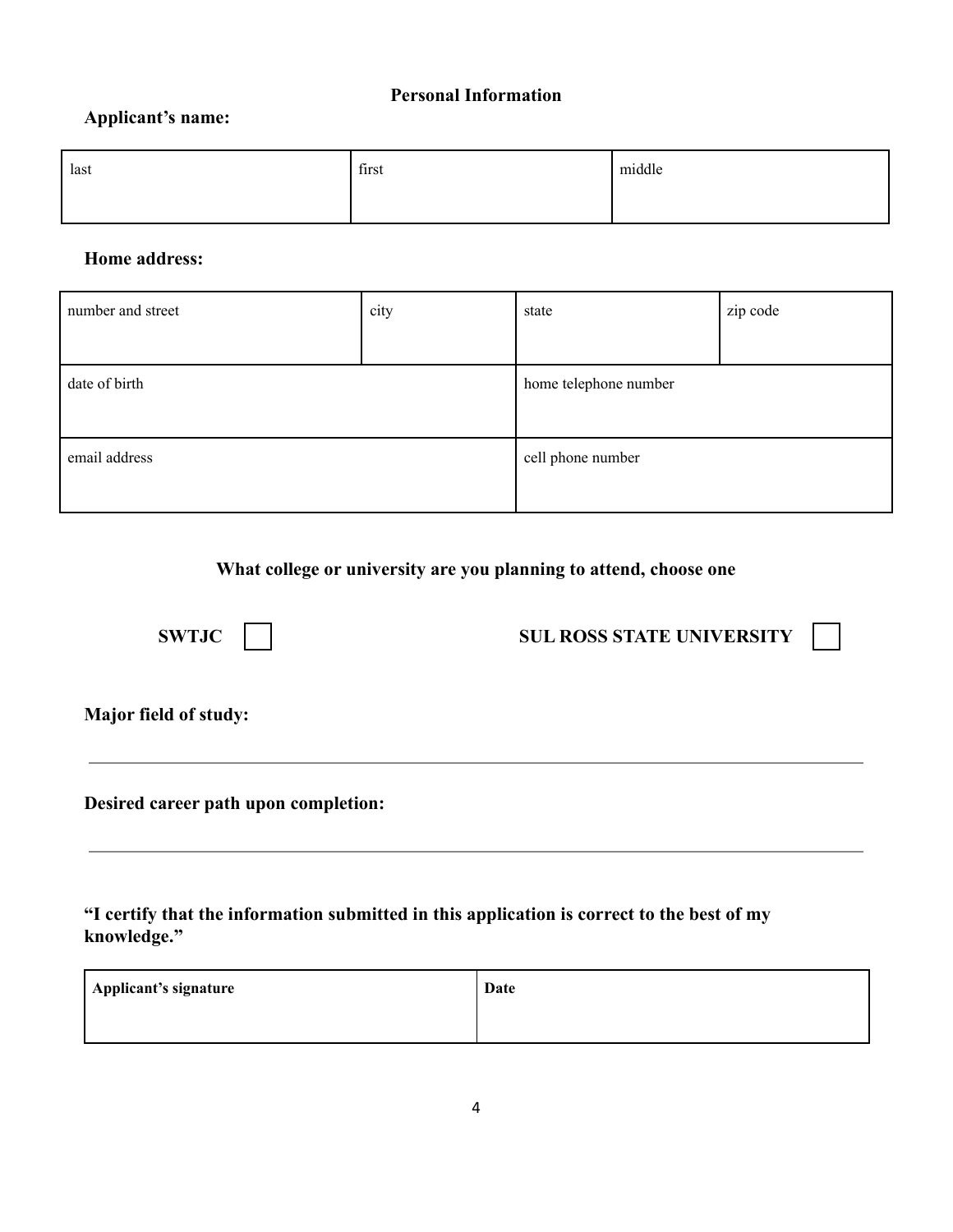#### **Academic Information**

| <b>Current Grade Point Average (GPA)</b> | <b>Scale</b> |
|------------------------------------------|--------------|
|                                          |              |

## **Academic Achievements and Recognition and School Year Received**

| Achievement                              | Fr. | Soph. | Jr. | Sr.          |
|------------------------------------------|-----|-------|-----|--------------|
| e.g. National Honor Society; Dean's List |     |       | X   | $\mathbf{x}$ |
|                                          |     |       |     |              |
|                                          |     |       |     |              |
|                                          |     |       |     |              |
|                                          |     |       |     |              |
|                                          |     |       |     |              |

### **Extra-Curricular Activities**

## **School-sponsored Activities**

| Activity                          | Fr. | Soph. | Jr. | Sr. |
|-----------------------------------|-----|-------|-----|-----|
| e.g. band; school-sponsored clubs | X   | X     |     |     |
|                                   |     |       |     |     |
|                                   |     |       |     |     |
|                                   |     |       |     |     |
|                                   |     |       |     |     |
|                                   |     |       |     |     |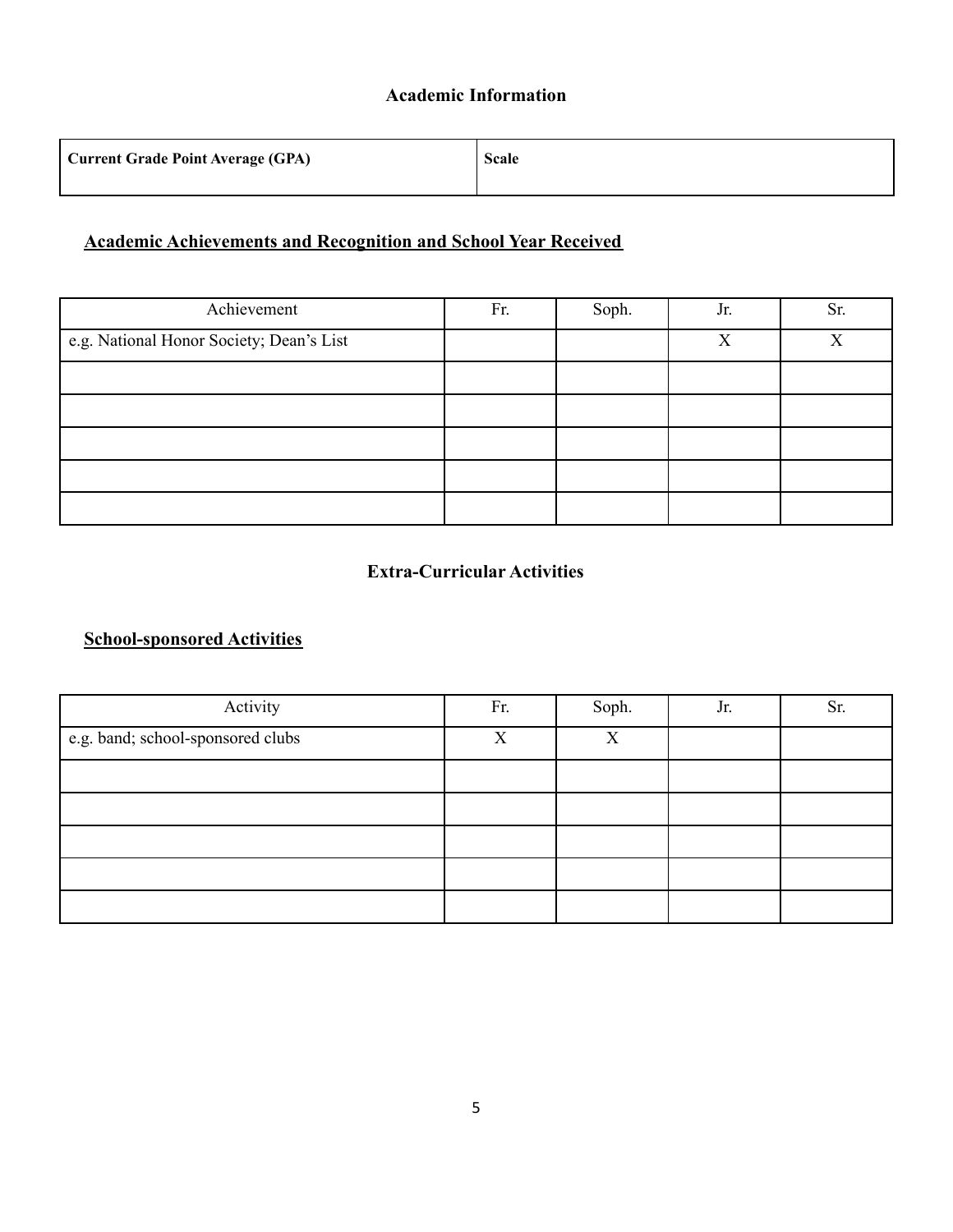# **Individual Awards / Honors**

| Award / Honor                        | Fr. | Soph. | Jr. | Sr. |
|--------------------------------------|-----|-------|-----|-----|
| e.g. engineering student of the year |     |       |     | X   |
|                                      |     |       |     |     |
|                                      |     |       |     |     |
|                                      |     |       |     |     |
|                                      |     |       |     |     |
|                                      |     |       |     |     |

# **School-sponsored Club Involvement (Must be a school-sanctioned club; no initials, please)**

| Club                 | Fr. | Soph. | Jr. | Sr. |
|----------------------|-----|-------|-----|-----|
| e.g. Student Council |     |       | X   | X   |
|                      |     |       |     |     |
|                      |     |       |     |     |
|                      |     |       |     |     |
|                      |     |       |     |     |
|                      |     |       |     |     |

# **Club Officer**

| Club            | President | Vice-     | Treasurer | Other (list) |
|-----------------|-----------|-----------|-----------|--------------|
|                 |           | President |           |              |
| e.g. Drama Club |           |           |           | Secretary    |
|                 |           |           |           |              |
|                 |           |           |           |              |
|                 |           |           |           |              |
|                 |           |           |           |              |
|                 |           |           |           |              |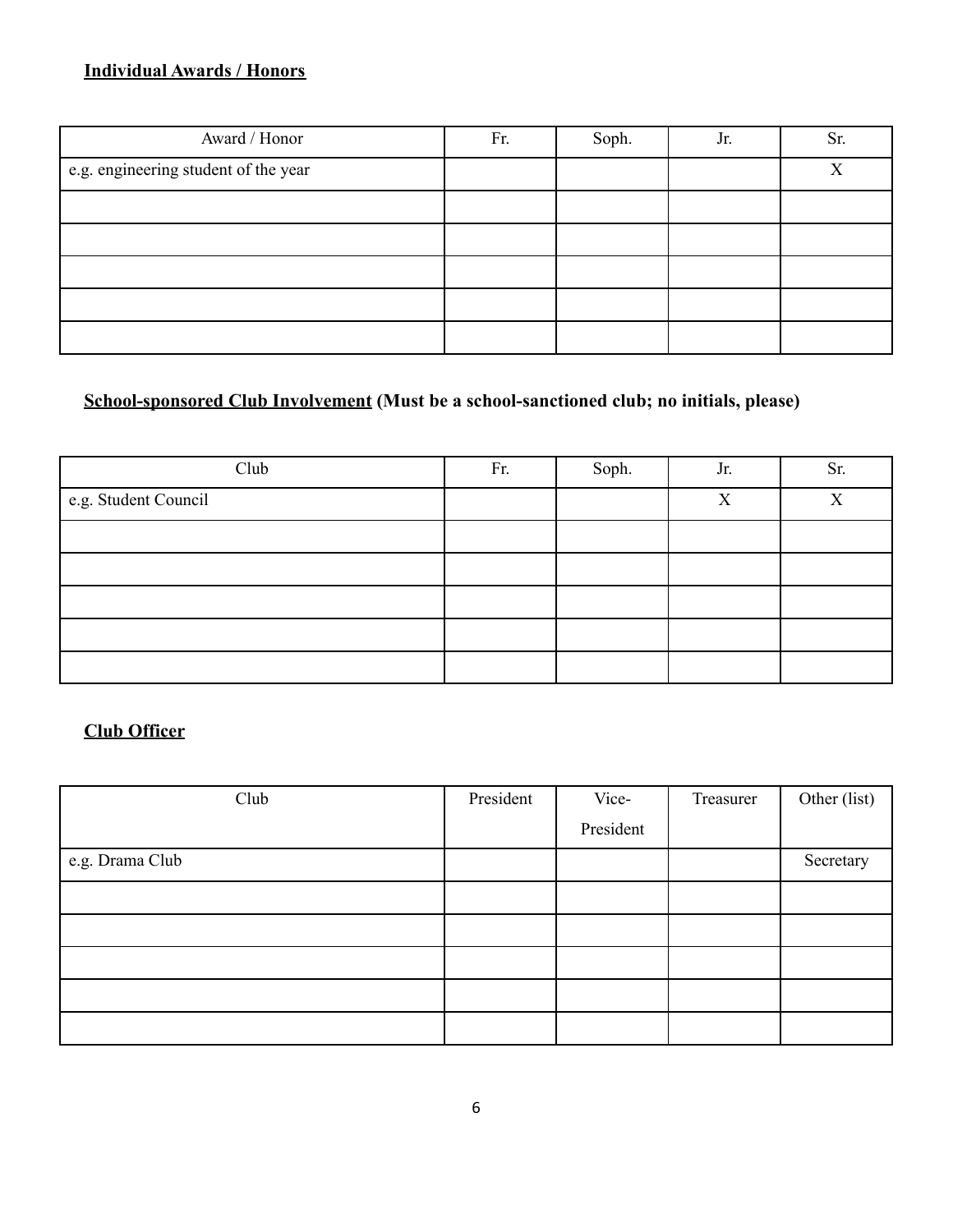# **Awards or Honors / Industry Licenses or Certifications Not Previously listed**

| Award / Honor    | Fr. | Soph. | Jr.          | Sr. |
|------------------|-----|-------|--------------|-----|
| e.g. CNA License |     |       | $\mathbf{v}$ |     |
|                  |     |       |              |     |
|                  |     |       |              |     |
|                  |     |       |              |     |
|                  |     |       |              |     |
|                  |     |       |              |     |

**Community Activities:** (civic, charitable functions, performing /visual arts, sports [non-school sponsored], rodeo, 4-H, church, scouts, etc.)

| Activity | Date | Involvement |
|----------|------|-------------|
|          |      |             |
|          |      |             |
|          |      |             |
|          |      |             |
|          |      |             |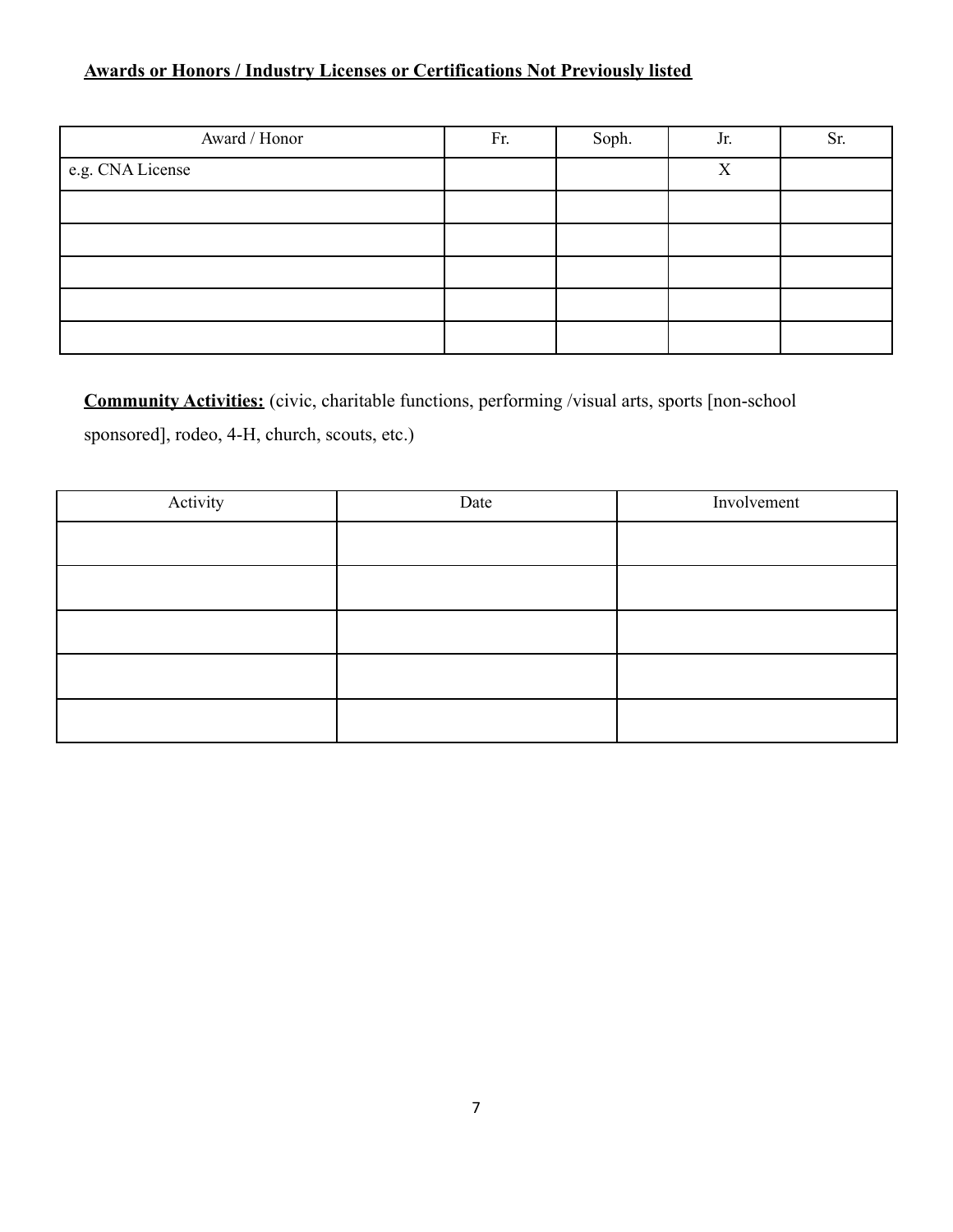# **Employment History**

| Employer            | Nature of Work   | Length of Employment  | Avg. number of hours<br>worked each week |
|---------------------|------------------|-----------------------|------------------------------------------|
| Whataburger<br>e.g. | Food preparation | June '14 - August '14 | 15                                       |
|                     |                  |                       |                                          |
|                     |                  |                       |                                          |
|                     |                  |                       |                                          |

For your most recent employer, supply the following information:

| Name of employer |                        |
|------------------|------------------------|
| Address          | Immediate supervisor   |
| Phone No.        | Nature of work         |
| Employed since   | Average hours per week |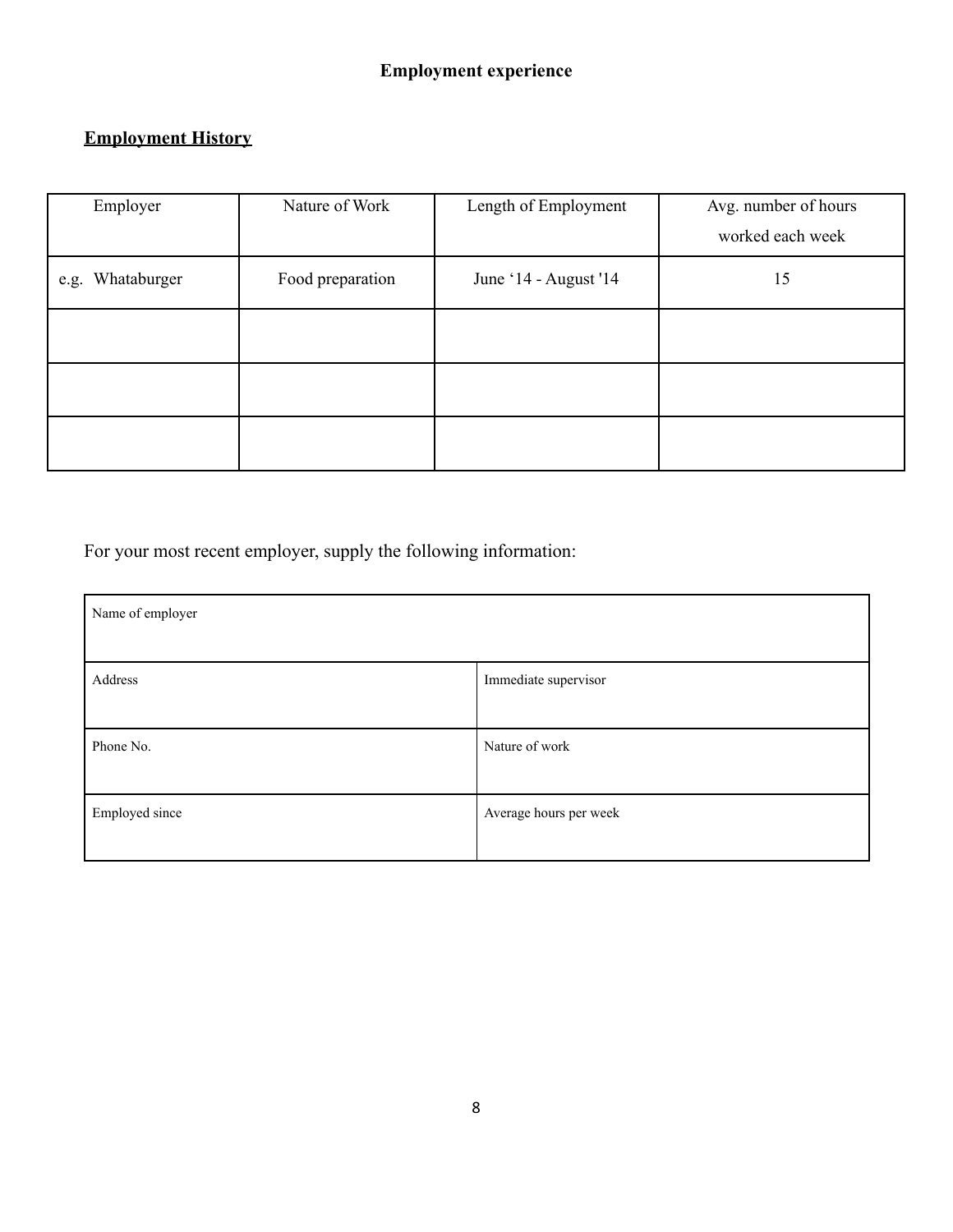In the space provided below, tell us (150 words or less) why you believe you should receive a Rotary Club of Del Rio Scholarship: DO NOT reference your name, or identify any individual by name, or reference school you will be attending.